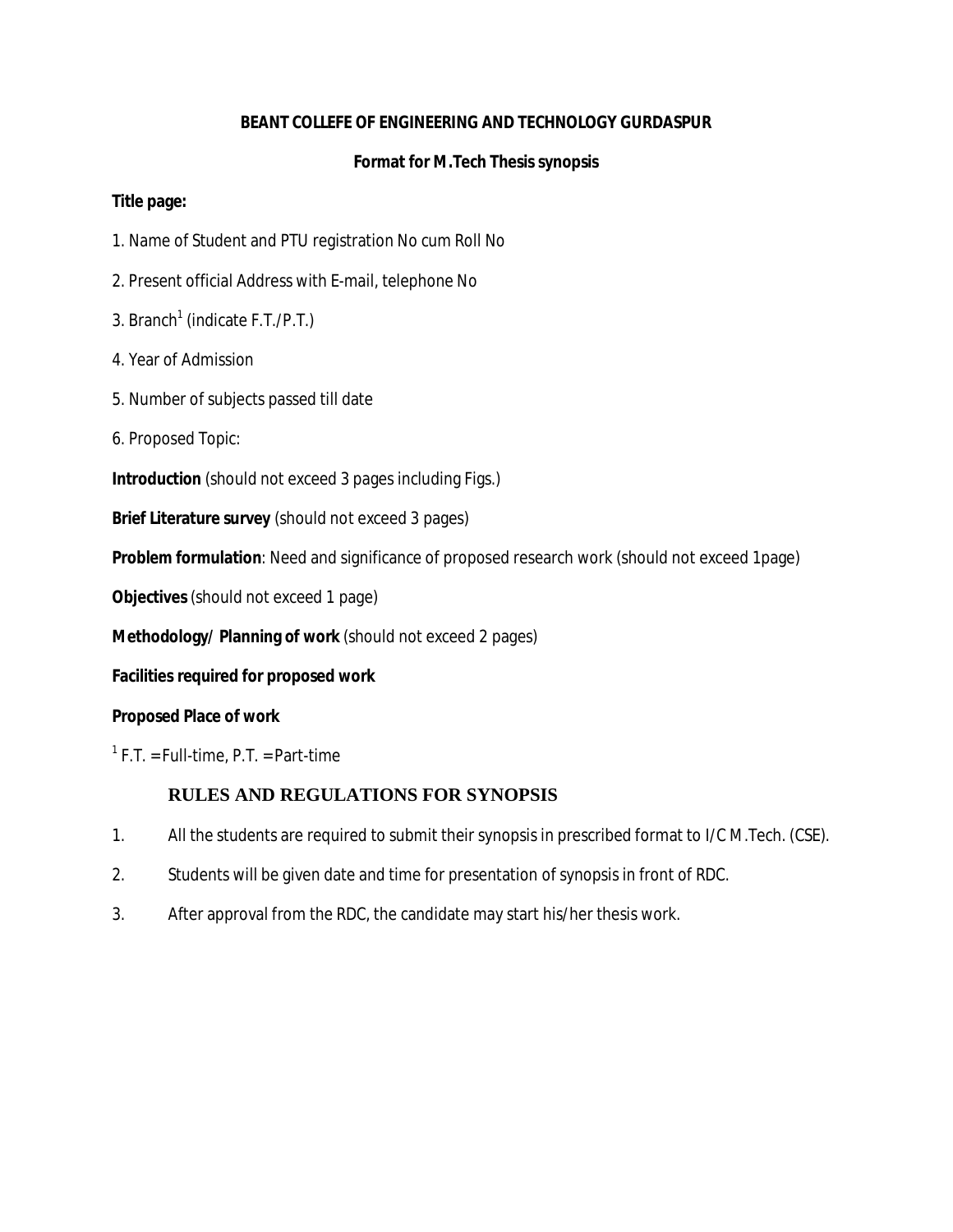# **GUIDELINES FOR M.Tech THESIS**

1. The thesis shall be computer typed (English- British, Font -Times Roman, Size-12 point) and printed on A4 size paper.

2. The thesis shall be hard bound with cover page in light green colour. The name of the candidate, degree (specifying the specialization), year of submission, name of the University including college name shall be printed in black on the cover [Refer sample sheet (outer cover)]

3. The thesis shall be typed on one side only with double space with a margin 3.5 cm on the left, 2.5 cm on the top, and 1.25 cm on the right and at bottom.

4. In the thesis, the title page [Refer sample sheet (inner cover)] should be given first then the Certificate by the candidate and the supervisor(s) in sequence, followed by an abstract of the thesis (not exceeding 1500 words). This should be followed by the acknowledgment, list of figures/list of tables, notations/nomenclature, and then contents with page no.s

5. In the body of the text, a reference should be indicated giving author name and year of publication in parenthesis such as (Singh and Shan, 2002).

6. The reference should be given at the end of the Thesis in alphabetical order indicating:

- i). The authors name and his initials
- ii). The title of the paper and name of the journal
- iii). The name of the book and the publisher
- iv) The number of the volume, page numbers, and the year of publication
- v) standard abbreviation may be used in the names of the journals

**For Example:** 

1. Singh, S. and Shan, H. S. (2002) "Development of Magneto Abrasive Flow Machining Process", International Journal of Machine Tools & Manufacturing, vol. 42, 2, 2002, pp. 953-959.

2. Laroiya, S.C. and Adithan, M. (1994), "Precision Machining of Advanced Ceremics" Proceeding of the International Conference on Advanced Manufacturing Technology (ICMAT -94), 29-30 August 1994. University Teknoloi Malaysia, Johor Bahru, Malaysia, pp 203-210.

3. Adithan, M. and Gupta, A.B. (1996),  $\hat{A}$ "Manufacturing Technology $\hat{A}$ ", New Age, International Publishers, New Delhi.

7. The diagrams should be printed on a light/white background, Tabular matter should be clearly arranged. Decimal point may be indicated by full stop (.). The caption for Figure must be given at the BOTTOM of the Fig. and Caption for the Table must be given at the TOP of the Table.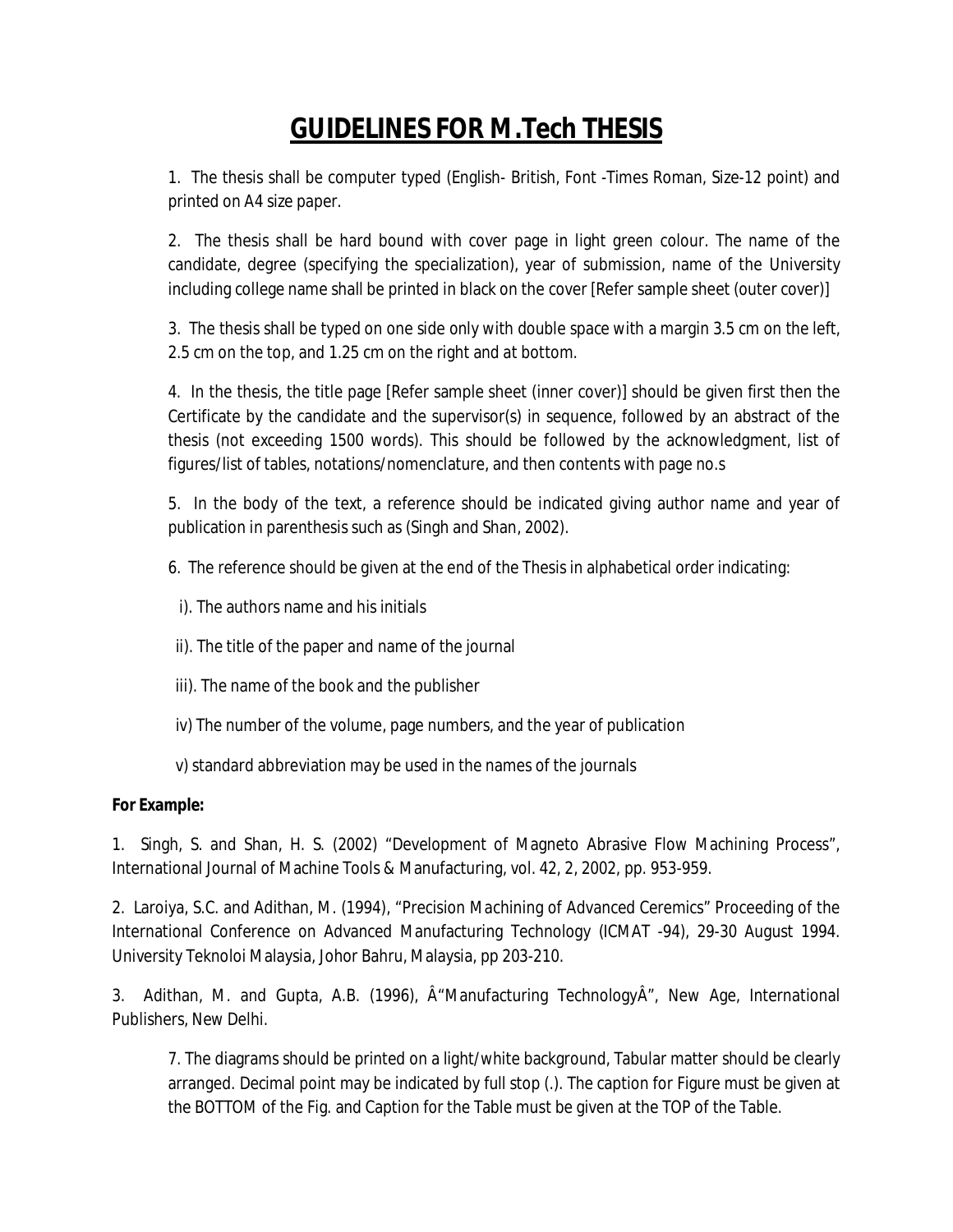8. The graphs should be combined for the same parameters for proper comparison. Single graph should be avoided as far as possible.

9. Conclusions must not exceed more than two pages.

10. The thesis must consist of following chapters

Chapter 1-Introduction

Chapter 2-Literature Review

Chapter 3- Present work

(It can span in two to three sub chapters depending on the type and volume of the work)

Chapter 4- Result and Discussion

Chapter 5-Conclusions and future scope

References

Appendix or Annexure-I, II, III (if any)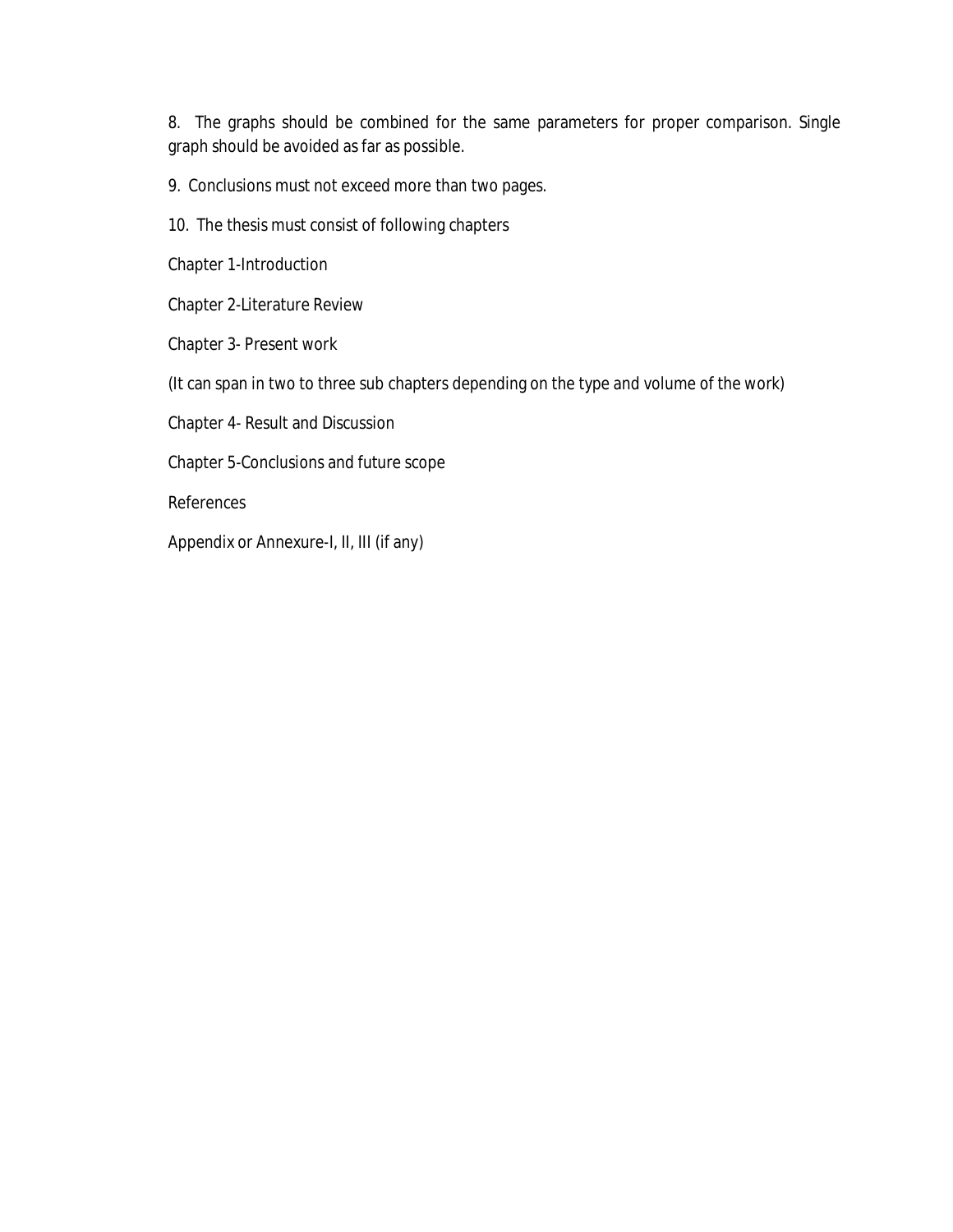Sample sheet (outer cover)

# DESIGN AND IMPLIMENTATION OF A NETWORK TOOL

(24pt.)

**THESIS** (14pt.)

#### SUBMITTED IN PARTIAL FULFILLMENT OF THE REQUIREMENT FOR THE

#### AWARD OF THE DEGREE OF (12pt.)

### **MASTER OF TECHNOLOGY**

(Computer Science & Engineering (14pt.)

SUBMITTED BY

RAJINDER KUMAR (14pt)

April 2012

PTU Logo

**PUNJAB TECHNICAL UNIVERSITY** 

JALANDHAR, INDIA (14pt.)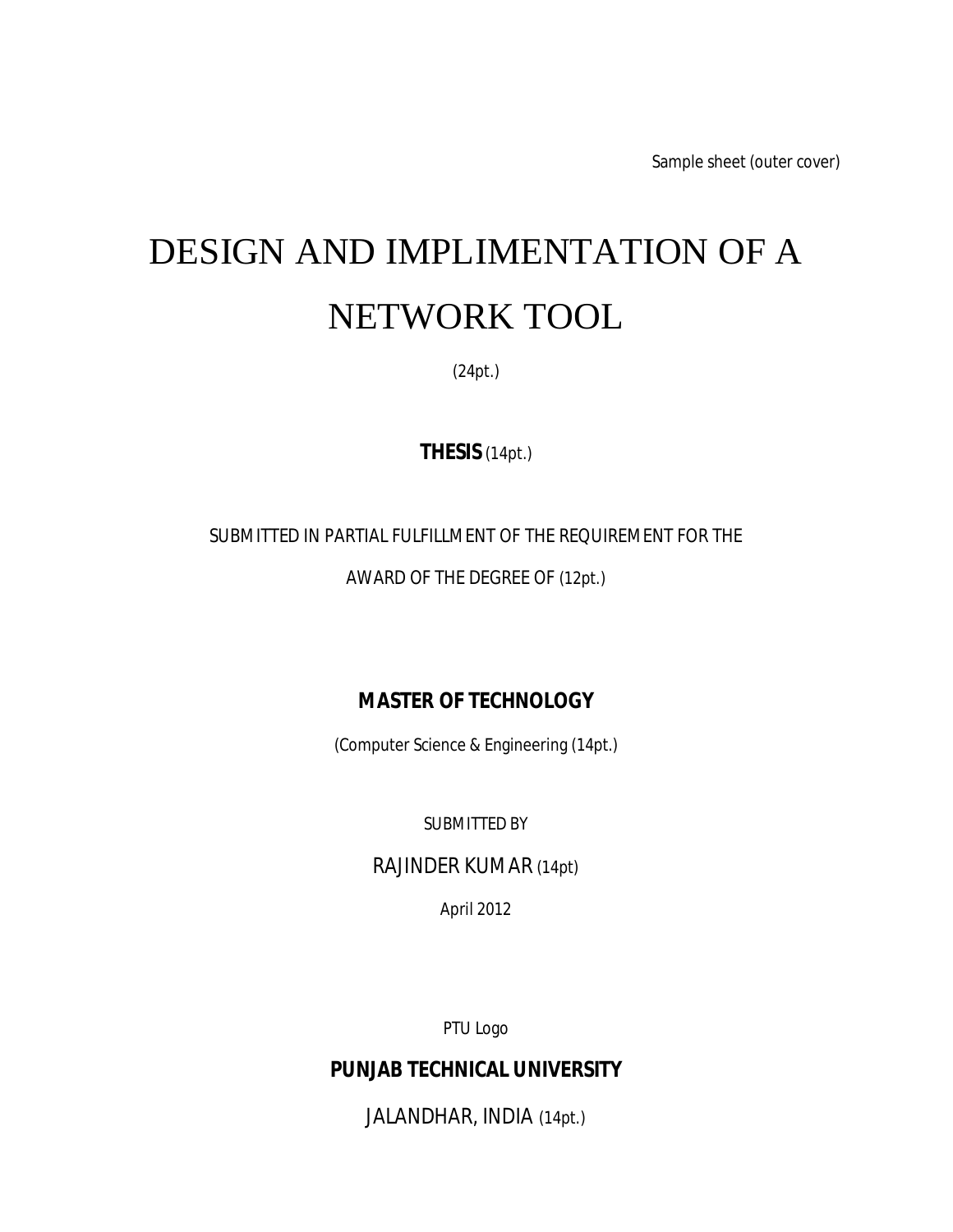Sample sheet (inner title page)

# **DESIGN AND IMPLIMENTATION OF A NETWORK TOOL**

**THESIS** 

# SUBMITTED IN PARTIAL FULFILLMENT OF THE REQUIREMENT FOR THE AWARD OF THE DEGREE OF

### **MASTER OF TECHNOLOGY**

(Computer Science & Engineering)

Submitted by

#### RAJINDER KUMAR

Name of the College

April 2012

PTU Logo

**PUNJAB TECHNICAL UNIVERSITY** 

JALANDHAR, INDIA (14pt.)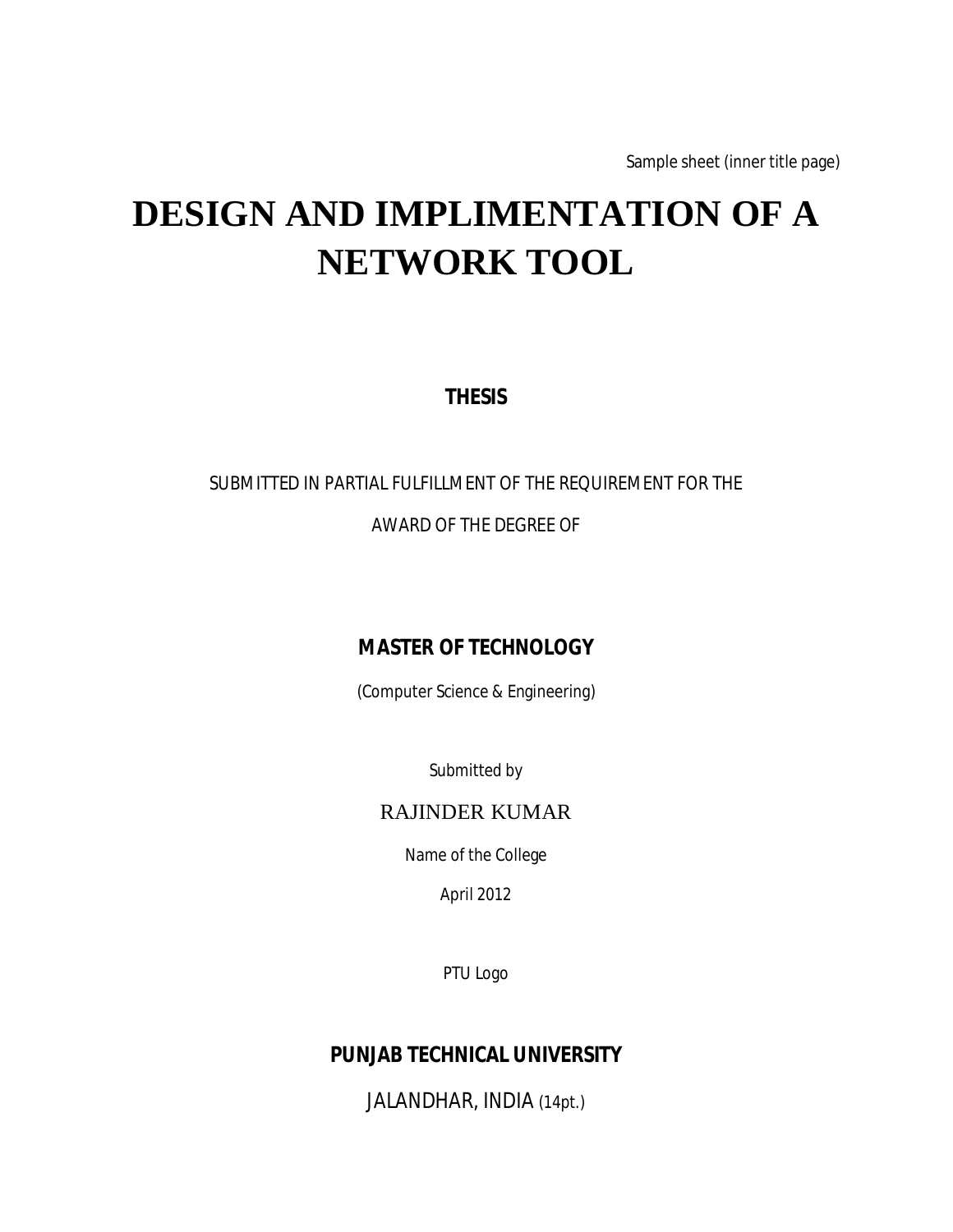Sample sheet -declaration

#### **BEANT COLLEGE OF ENGINEERING AND TECHNOLOGY, GURDASPUR**

#### **CANDIDATE'S DECLARATION**

I hereby certify that the work which is being presented in the thesis entitled "TITLE " by "NAME OF THE STUDENT" in partial fulfillment of requirements for the award of degree of M.Tech. (Branch) submitted in the Department of (Branch) at NAME OF THE INSTITUTE under PUNJAB TECHNICAL UNIVERSITY, JALANDHAR is an authentic record of my own work carried out during a period from \_\_\_\_\_\_ to under the supervision of NAME OF SUPERVISOR(S). The matter presented in this thesis has not been submitted by me in any other University / Institute for the award of M.Tech Degree.

Signature of the Student

This is to certify that the above statement made by the candidate is correct to the best of my/our knowledge

Signature of the SUPERVISOR (S)

The M.Tech Viva –Voce Examination of (NAME OF CANDIDATE) has been held on \_\_\_\_\_\_\_\_\_\_\_\_ and accepted

Signature of Supervisor(s) Signature of External Examiner

Signature of H.O.D.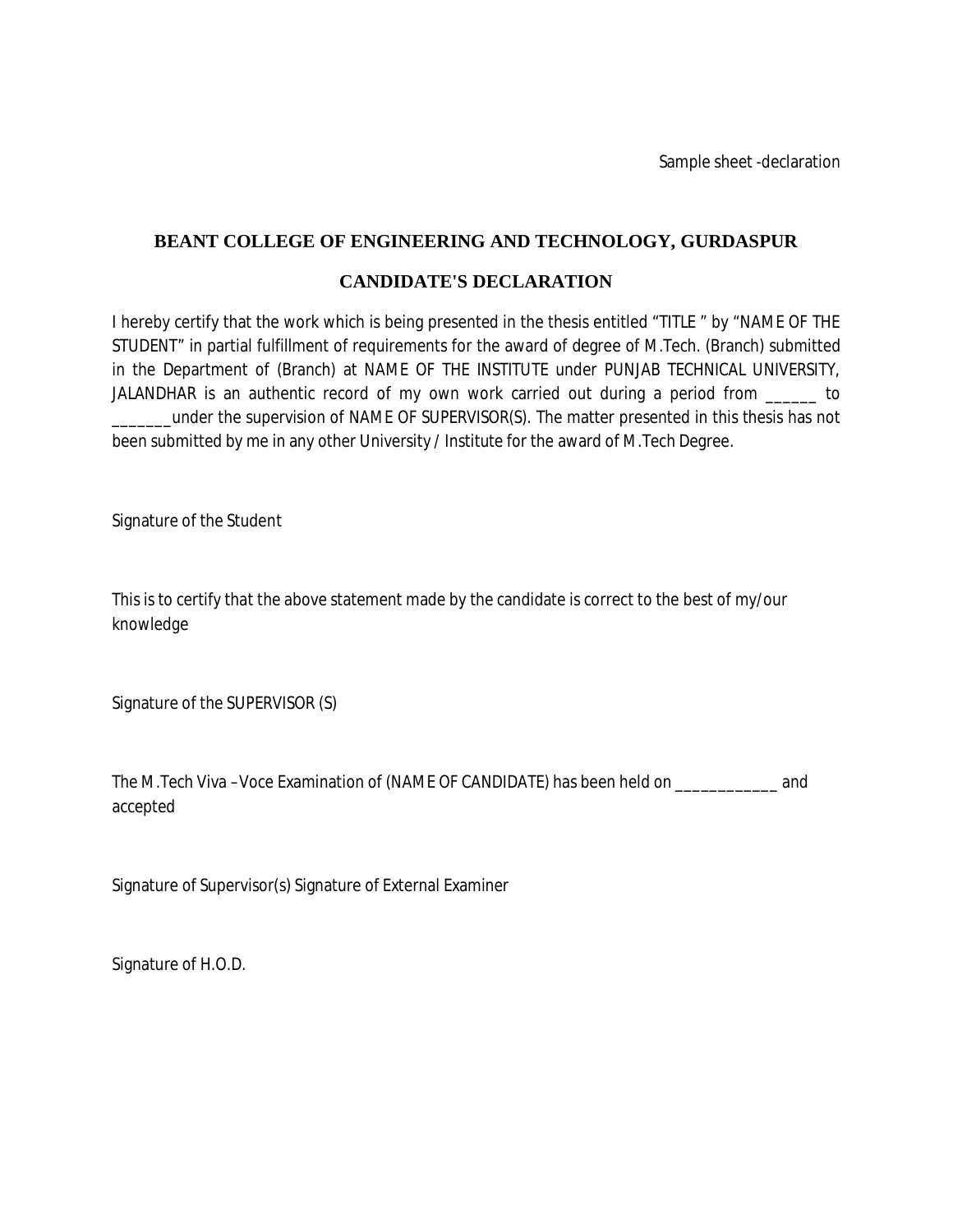#### **ACKNOWLEDGEMENT**

I would like to place on record my deep sense of gratitude to Prof. Arpinder Singh, Dept. of Computer Science and Engineering, BCET, Gurdaspur, India for his generous guidance, help and useful suggestions.

I express my sincere gratitude to Prof. S.K. Gupta, Dept. of Computer Science and Engineering, BCET, Gurdaspur, India, for his stimulating guidance, continuous encouragement and supervision throughout the course of present work.

I also wish to extend my thanks to Prof. Rajeev Bedi, Dr. R.C. Gangwar, Prof. Ajay Dogra and other colleagues for attending my seminars and for their insightful comments and constructive suggestions to improve the quality of this research work.

I am extremely thankful to Dr. Dial Chand, Principal, BCET, Gurdaspur, for providing me infrastructural facilities to work in, without which this work would not have been possible.

#### **RAJINDER KUMAR**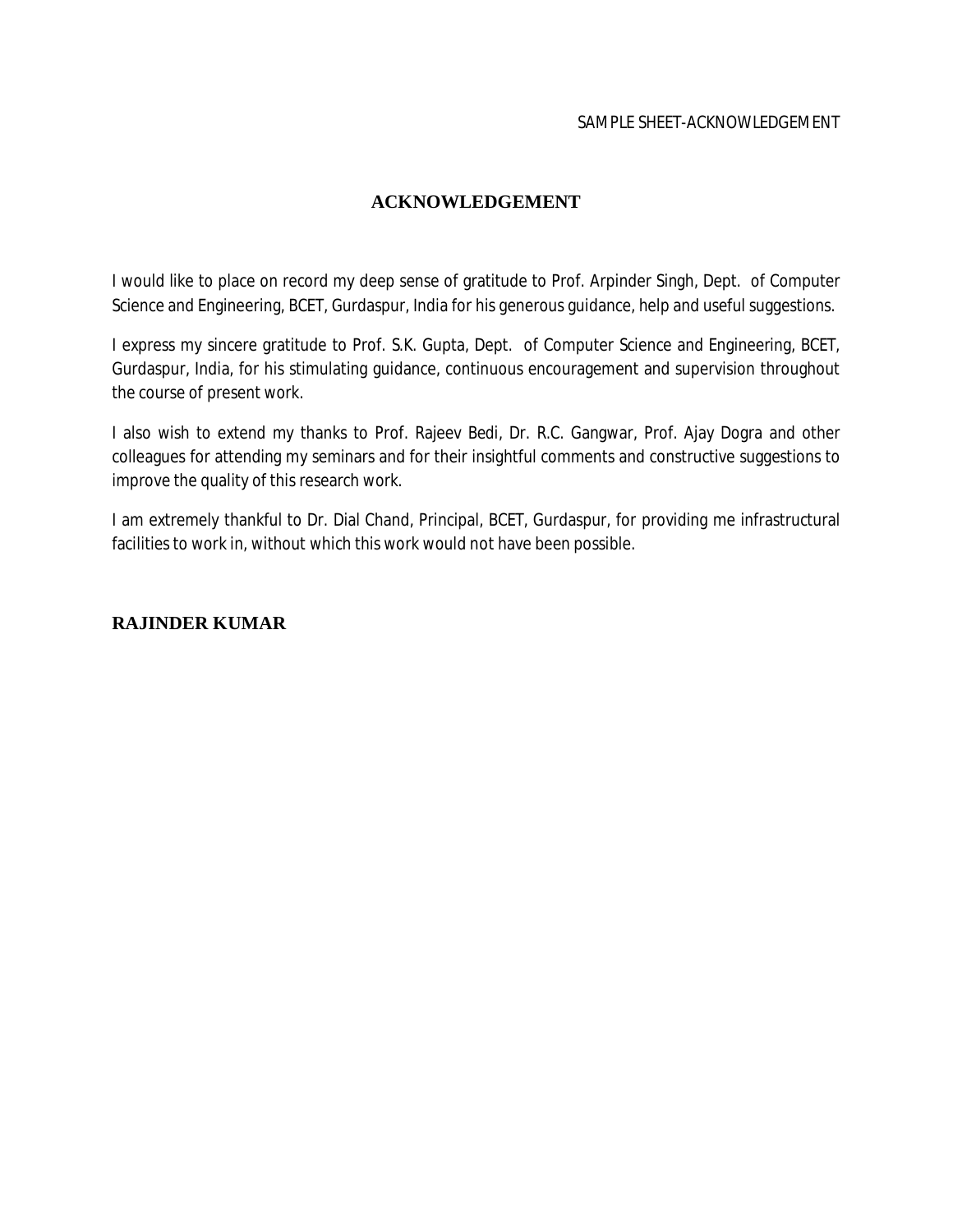## **CONTENTS**

Page No.

| Candidate's Declaration |      |
|-------------------------|------|
| Abstract                | ii   |
| Acknowledgement         | viii |
| <b>List of Figures</b>  | xvi  |
| List of Tables          | xxii |
| Nomenclature            | xxvi |
|                         |      |
|                         |      |

| <b>Chapter 1: INTRODUCTION</b>  |  |
|---------------------------------|--|
| 1.1 Non-Traditional Machining 1 |  |

1.2 AFM Process Principle 4

1.3 AFM Technology 6

1. 4 AFM Applications 8

| <b>Chapter 2 : LITERATURE REVIEW</b>           | 14 |
|------------------------------------------------|----|
| 2.1 AFM Process Parameters                     | 14 |
| 2.1.1 Media Flow Volume and Extrusion Pressure | 15 |
| 2.1.2 Media Flow Rate                          | 16 |
| 2.1.3 Media Viscosity                          | 17 |
| 2.1.4 Number of Cycles                         | 18 |
| 2.1.5 Abrasive Grain Size and Concentration    | 18 |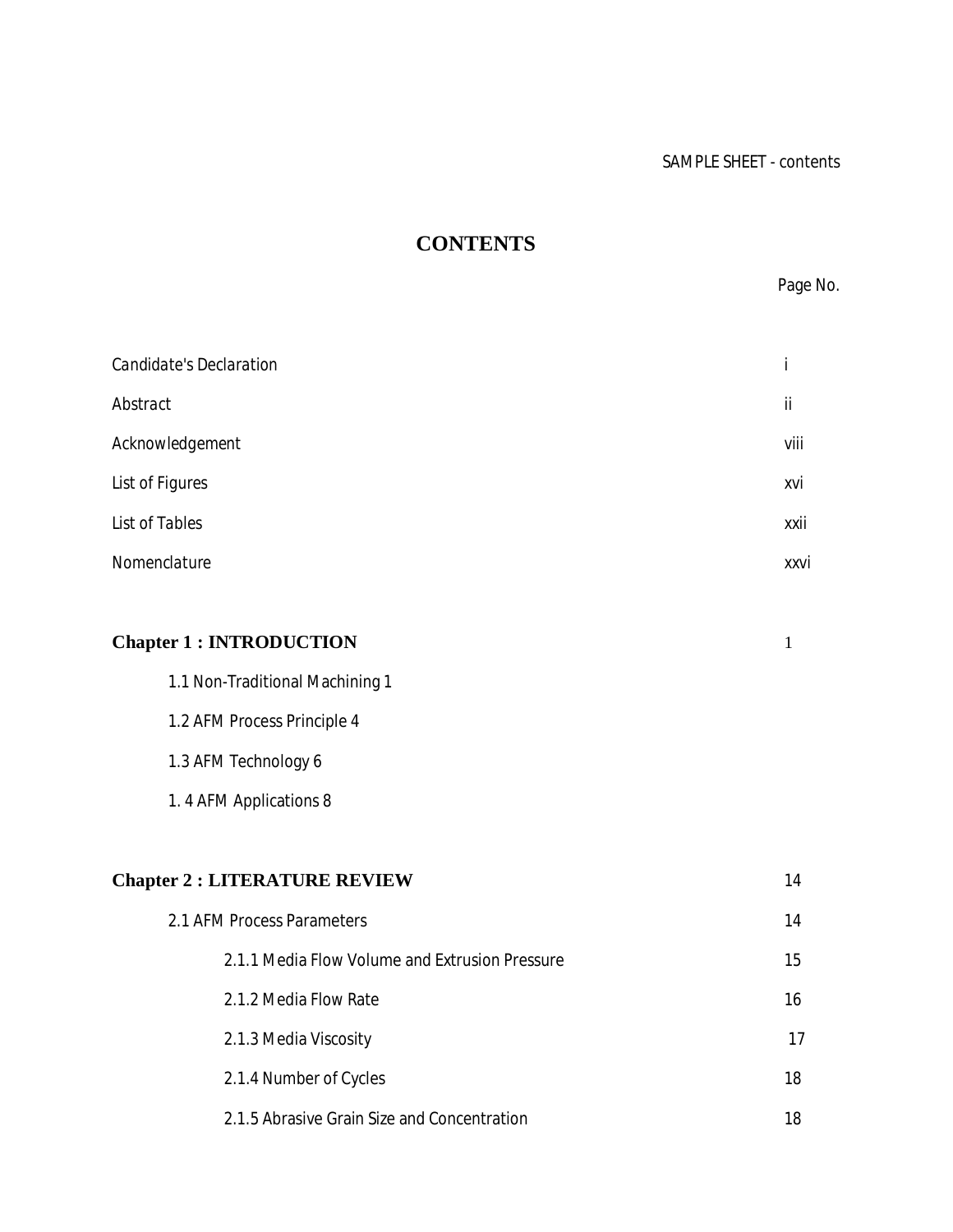| 2.1.6 Material and Geometrical Features of Workpiece | 19 |
|------------------------------------------------------|----|
| 2.1.7 Rheology of Carrier Media                      | 21 |
| 2.1.8 Initial Surface Condition                      | 23 |
| 2.2 Modeling of AFM                                  | 24 |
| 2.2.1 Stochastic Modeling                            | 24 |
| 2.2.2. Analytical Modeling                           | 25 |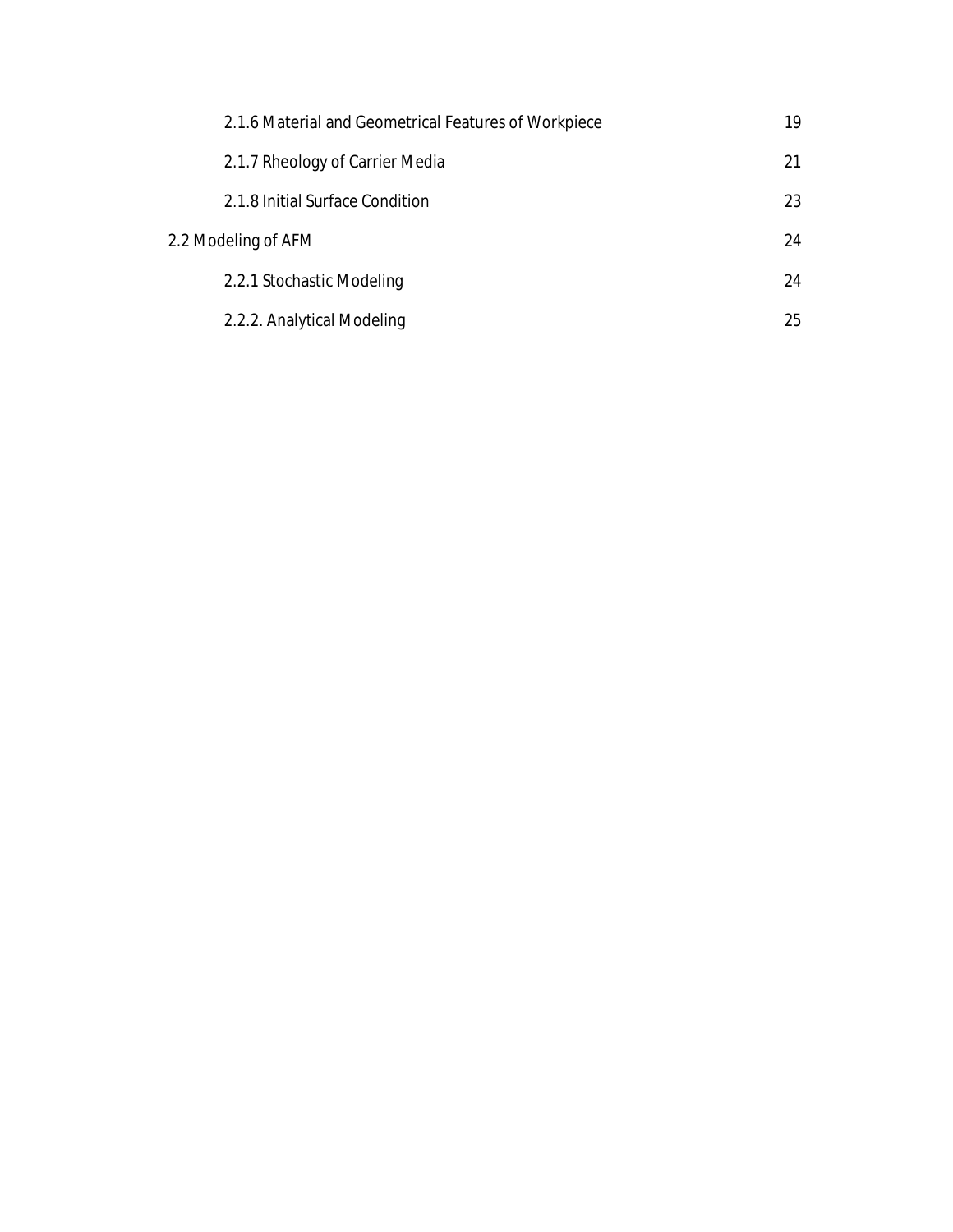#### **RULES AND REGULATIONS**

#### **M.Tech Thesis (Part –Time) PROGRAMME**

#### **July 2012**

#### **R.1: AREAS OF SPECIALIZATION**

Specific areas (thesis topics) will be decided by the departments

(a) based on faculty research interests,

OR

(b) based on mutual interest/interdisciplinary

OR

(c) based on areas of other sponsored research projects.

**R.2: M.Tech. Supervisor/Guide** 

2.1 All faculty members of the Institute holding M.Tech./Doctorate degree are eligible to guide M. Tech scholars.

2.2 No Guide shall have more than three M.Tech scholars. However I/C M.Tech. can have four M.Tech. Scholars. The Guide can take subsequent candidates after submission of Synopsis.

**R.3: Synopsis of Thesis** 

3.1 Research scholars are required to give, prior to submission of synopsis, one Seminar talk.

**R.4: Thesis Submission** 

4.1 The research scholars are required to present his/her M.Tech research work in front of the RDC before the final submission of the thesis.

4.2 The candidate can submit his/her Thesis work not before six months from the date of approval of his synopsis by RDC.

#### AND

4.3 The research scholars is required to publish at least two papers in Referred Journals having some impact factor before the final submission of the thesis.